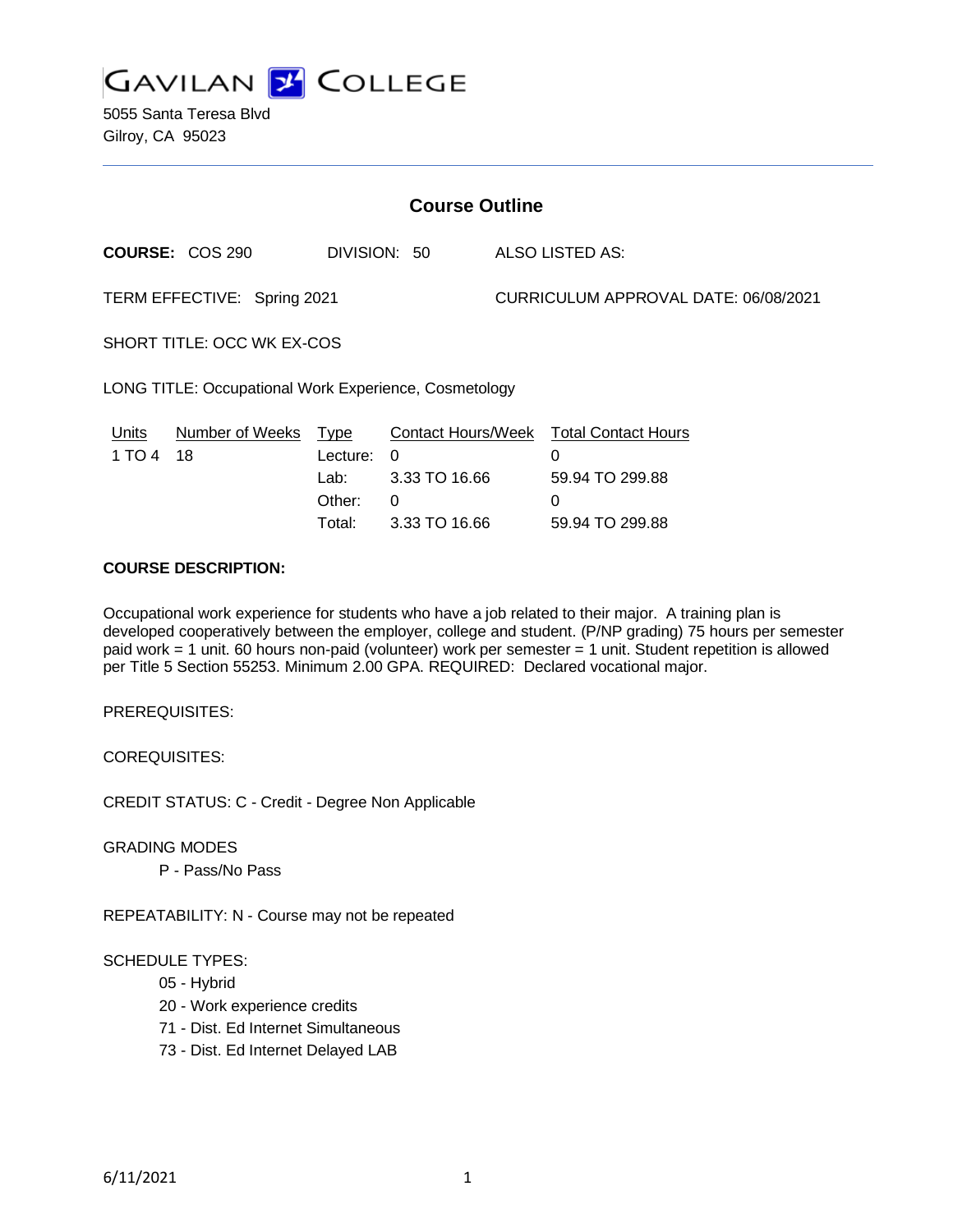# **STUDENT LEARNING OUTCOMES:**

By the end of this course, a student should:

1. Increase job skills in at least one of the following transferable skill sets: Communication, Research and Planning, Human Relations, Organization, Management and Leadership, Work Survival.

### **CONTENT, STUDENT PERFORMANCE OBJECTIVES, OUT-OF-CLASS ASSIGNMENTS**

Curriculum Approval Date: 06/8/2021

Gavilan College's occupational work experience program offers students the opportunity to earn elective units of credit for work experience. Employed students establish written job related learning objectives with their work supervisors which are submitted to the assigned Cooperative Work Experience Instructor. The student must work in a job related to their major (Cosmetology) and make measurable progress on each written learning objectives during the course of the semester. At the end of the semester the student submits timesheets that reflect the hours worked during the semester. Student and supervisor evaluations of the written learning objectives are completed at the end of the semester. Student's must check iLearn for more information and a complete list of requirements and due dates. Students can earn up to 4 units per semester (maximum 16).

Requirements:

(1) Complete and turn in application form and employer acknowledgement form by the 2nd week of the term.

(2) Complete and turn in Learning Objectives (at least one per unit enrolled) by the 5th week of the term.

(3) Choose/Complete one of the following: What do leaders do? or Values, setting an example. or Reflection and Action. Due by the end of week 4.

(4) Choose/Complete one of the following: Taking Risks, Opportunities or Collaboration or Developing Other Leaders. Due by the end of week 6.

(5) Choose/Complete one of the following: Inspiring Action or Impromptu Speaking or Public Speaking Mistakes to Avoid. Due by the end of week 10.

(6) Turn in signed timesheets by the end of the semester.

(7) Take home final.

Through this program students may gain realistic work experience that is meaningfully related to their college study program; acquire knowledge, skills, and attitudes essential for successful employment; demonstrate an increase in confidence and positive self-image through a worthwhile on-the job experience; develop a professional network and clarify career goals; and fulfill the ?experience required? stipulation associated with many job openings.

# **METHODS OF INSTRUCTION:**

seminar discussions, individual conferences, term assignments, lab

## **METHODS OF EVALUATION:**

Writing assignments Percent of total grade: 20.00 % Other: Student Learning Outcomes developed jointly with student, employer and instructor. Percent range of total grade: 10% - 20% Problem-solving assignments Percent of total grade: 10.00 % Written/Oral Report. Percent range of total grade: 10% - 20% Skill demonstrations Percent of total grade: 60.00 % Field Work, Performance Exams. Percent range of total grade: 50% - 70% Other methods of evaluation Percent of total grade: 10.00 % Conferences with Instructor. Percent range of total grade: 10% - 20%

6/11/2021 2